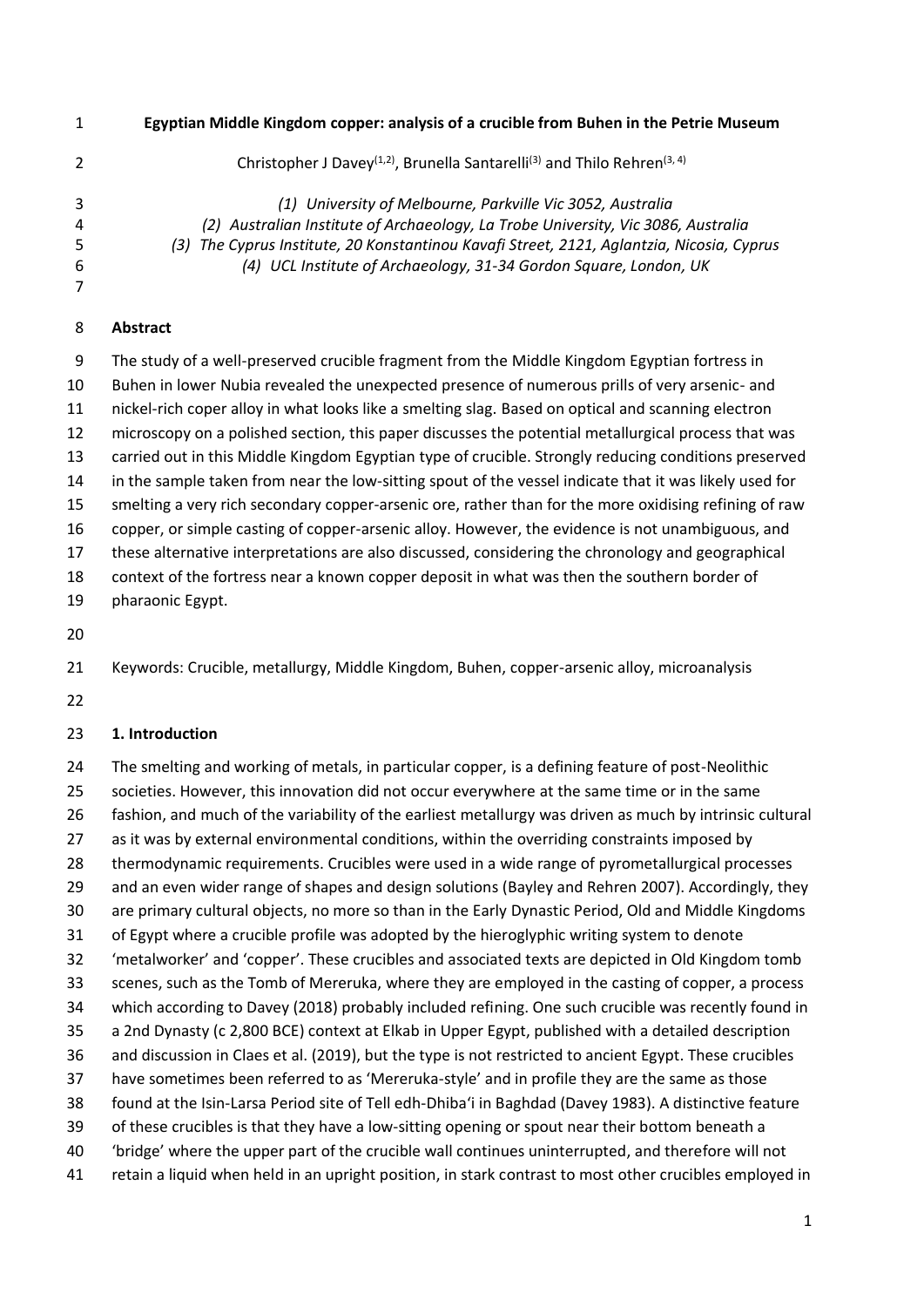- Egypt and elsewhere (Figure 1: 1-3). Instead, during use the frontal opening would have been at
- least partially closed with a temporary clay cover. Alternatively, some of these crucibles may have
- been used for melting in a reclined position (Davey 2009), with casting achieved through a rocking or
- tilting motion bringing the spout forward and down. Like almost all early crucibles they were fired
- internally, with air provided by blow pipes (Davey 2012: 101).
- A significant number of crucibles and crucible fragments from the First Intermediate Period and
- Middle Kingdom have been discovered in areas of Egyptian hegemony (Figure 1: 4-11). They are like
- the Elkab-Mereruka style in that they have a hole in the side, but they have a bowl-shaped base so
- that they can retain a liquid when upright (Claes et al 2019: Fig. 10). It has been suggested that these
- vessels developed from the earlier Elkab-Mereruka style of crucible and that they were also used for
- melting metal (Davey 2009: 45-46). This paper calls these suggestions into question. It presents
- results of our ongoing research into one of these Middle Kingdom crucible fragments, which came
- from Buhen in Nubia. It reveals that the assumed purpose of the crucible is far from certain and
- highlights the discovery potential that such analyses offer, as well as the ambiguity of results that
- limits a conclusive interpretation.
- 



*Figure 1: Crucibles from areas of Egyptian Hegemony and Tell edh-Dhiba'i. Early Dynastic Period: 1 Elkab. Old* 

- *Kingdom: 2 Buhen. Mesopotamia: 3 Tell edh-Dhiba'i. First Intermediate Period and Middle Kingdom: 4 Buhen; 5*
- *Byblos; 6 Ayn Soukhna; 7 Buhen, UC 21748; 8 Badari; 9 Ayn Soukhna; 10 Ayn Soukhna; 11 Serâbîṭ el-Khâdim*
- *(after Claes et al. 2019: Fig. 10).*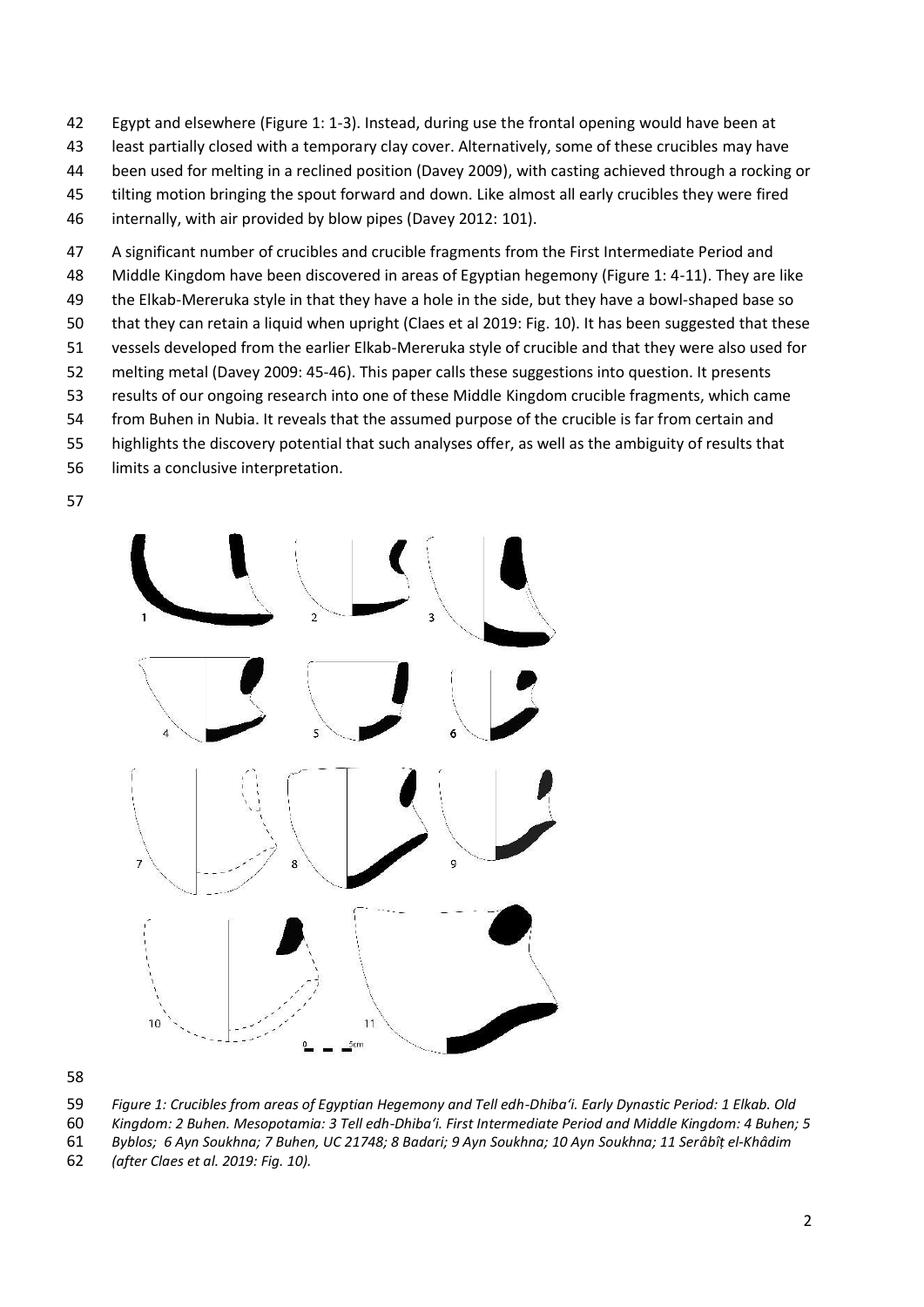## **1.1 The site and previous work**

The ancient city of Buhen was located immediately below the second cataract on the west bank of

- the Nile in the Sudan and near the border with Egypt (Figure 2). It was often the southern frontier of
- the ancient Egyptian state. Prior to its inundation in 1964, it was excavated by the University of
- Pennsylvania's Eckley B. Coxe Expedition in 1909-10 under the direction of David Randall-MacIver
- and Leonard Woolley (Randall-MacIver and Woolley, 1911), and then, beginning in 1957, by Walter
- Emery of the Egyptian Exploration Society (Emery et al., 1979).
- 



*Figure 2: Map showing location of Buhen.*

- Emery found what he claimed was an Old Kingdom copper 'factory', making the site important to
- Egyptologists researching metal working (Emery, 1963: 116–120). He collected samples including a
- fragment of copper ore, some of the smelted copper metal, copper-smelting slag, pieces of a
- crucible and a small artefact made from the copper. These were exported to the Petrie Museum of
- Egyptian Archaeology at University College London, and analysed at the Royal School of Mines,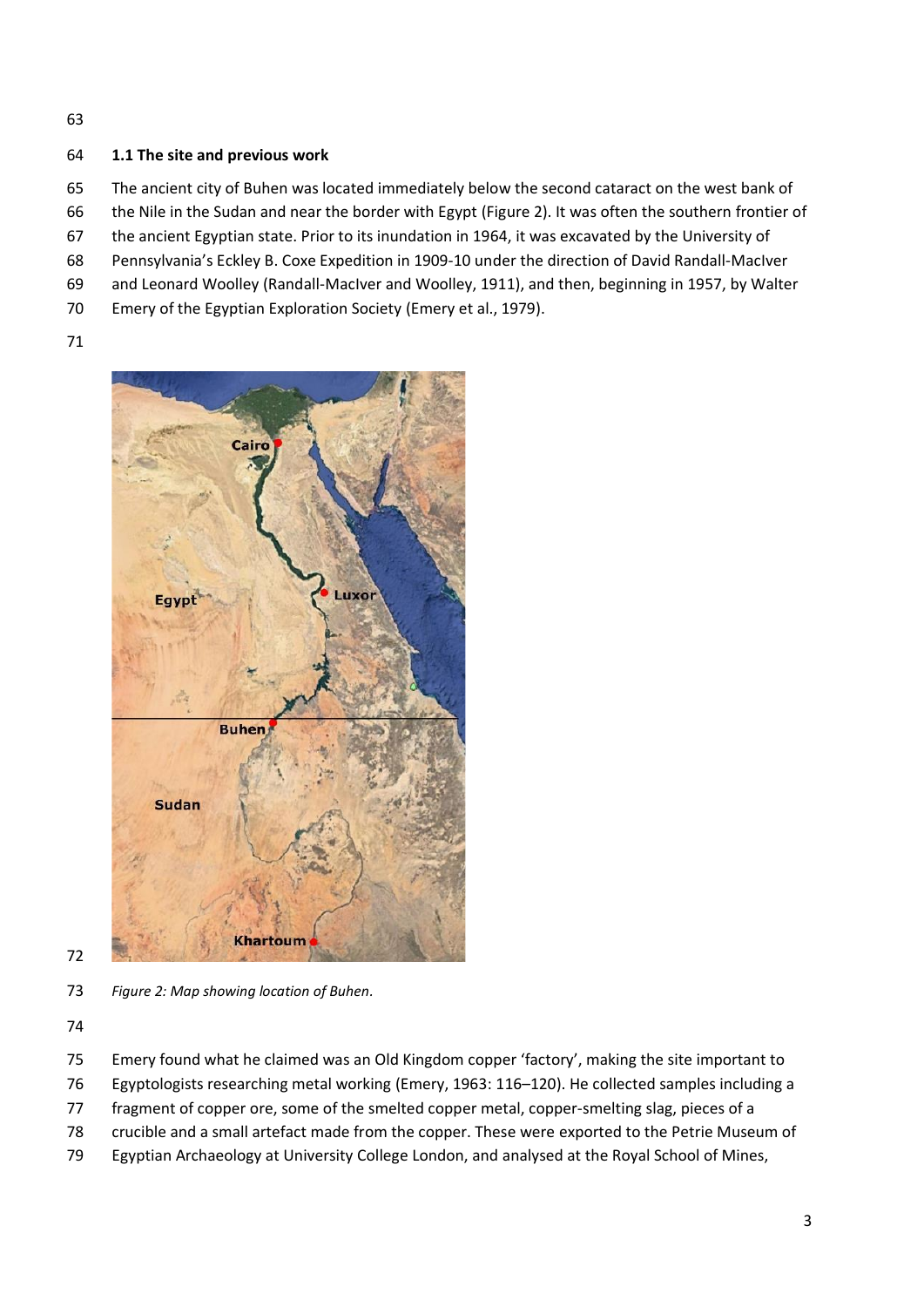London by El Gayar and Jones (El Gayar and Jones, 1989a). Attempts to locate this material have been unsuccessful.

 A piece of ore weighing 150 gm was studied under a microscope, with XRD and chemical analysis. The ore was found to be mostly finely dispersed quartz (c 44 wt%) and malachite with a significant amount of atacamite, a copper chloride. There were no sulphide minerals. Based on the distribution of the atacamite on the surface and in cracks of the analysed sampled, El Gayar and Jones proposed 86 that the atacamite formed when the malachite reacted with chlorine ions during the occasional inundation of the site by the Nile (El Gayar and Jones, 1989a: 33). Other elements detected by atomic absorption analysis included 2.3 wt% zinc, 1.4 wt% calcium, 0.48 wt% lead, and 0.1 wt% 89 silver, but remarkably little iron (0.04 wt%); no data for arsenic is given in their analyses. The Electron Probe Micro-Analyser detected an average of 0.18 wt% of gold in parts of the ore prepared for optical microscopy (El Gayar and Jones 1989a: 35). A similar amount of gold was found in a cross section of a corroded copper prill from the site (El Gayar and Jones 1989b: 17); other elements, detected by AAS, include 0.5 wt% iron, 0.2 wt% lead, and only 0.05 wt% zinc; again, no arsenic values are given. El Gayar and Jones proposed that crucible smelting was practiced at the site and that the ore may have been associated with the known gold deposits not far from Buhen on the west bank of

- 96 the Nile (El Gayar and Jones, 1989b).
- 97 The recent publication of the Old Kingdom town site by O'Connor does not support Emery's
- interpretations, although he accepts some of El Gayar's analyses (2014: 203-228, 337; El Gayar &
- Jones 1989a). He seems to be comfortable that the site was used for mineral processing, but not for
- pyro-metallurgical treatment. Emery's furnace structures have the appearance of pottery kilns. The
- crucible referred to by Giddy as UC 20064 (Giddy 1987: 227 n. 9; 337 n. 67) is unknown to O'Connor,
- and the crucible published by Emery and Kirwan (1935: 62, pl. 14 xxii, 286/C2-C1) is not mentioned.
- Nicholson agrees that some of Emery's metallurgical features are questionable (Arnold et al., 1993:
- 109). El Gayar does report on the analyses of slag and vitrified furnace lining, which point to pyro-
- metallurgical processes (El Gayar & Jones 1989a). Unfortunately, the archaeological publication of
- the Old Kingdom town site was not able to incorporate the sample analyses in its interpretations.
- The Middle Kingdom Fortress site was published in 1979 (Emery et al., 1979). The fortress, dated to the Twelfth Dynasty and probably constructed around 1860 BC, yielded crucibles, two from the
- surface and one from the West Inner Fortifications that are designated pottery Type 188 (Emery et
- al. 1979: 176, pl. 19). These crucibles were reported to be left at the site with much of the Buhen
- pottery where they cannot now be investigated (pers. comm. H.S. Smith). Two other Buhen crucibles
- are in the Petrie Museum at University College London, UC 21423 (Figure 1: 4) and UC 21748 (Figure
- 113 1: 7). Crucible UC 21423 is not listed in the Index and Distribution List of Emery (1979) but is almost
- identical to the published drawing of pottery Type 188, which itself is very similar to the crucible that
- appeared in the 1935 publication of the survey in the Buhen area (Emery & Kirwan 1935: 62, pl. 14
- xxii; Emery et al. 1979: 176, pl. 19).

### **1.2 The analysed crucible fragment UC 21748**

- Crucible fragment UC 21748 was published with a description and drawing and is listed as
- number 741 in the *Fortress of Buhen* Index and Distribution list (Emery et al. 1979: 95, 122, pl. 43). It
- is typical of other Egyptian crucibles of the period, few of which are available for analytical study. Its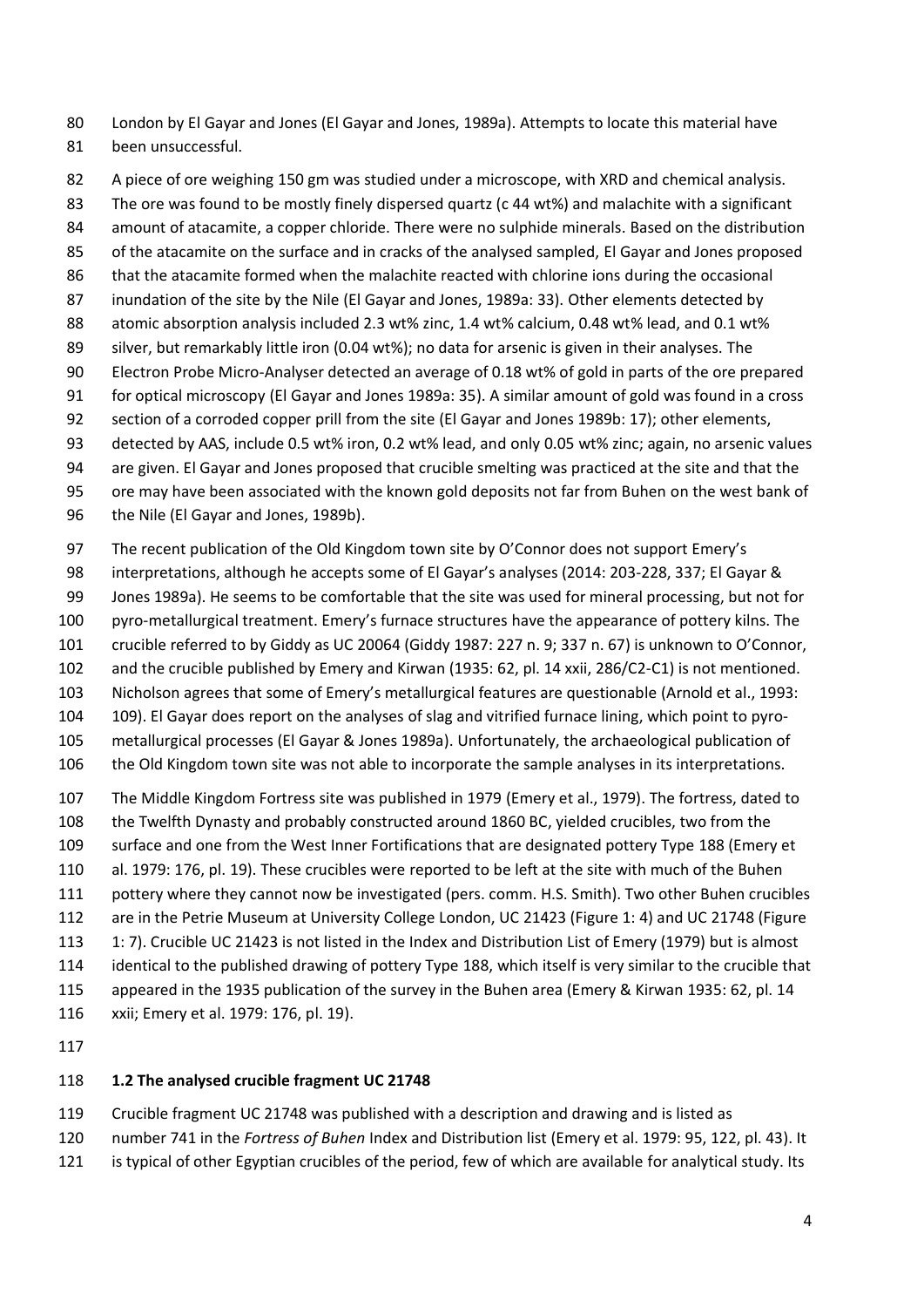- outer surface is buff coloured and shows no sign of heat exposure. The dark grey fabric, indicative of
- being fired under reducing conditions, has numerous straw shaped vesicles up to 5mm long, likely
- due to intentional tempering of the clay used to build the crucible, and what appear to be natural
- 125 quartz inclusions. All evidence of high temperatures is on the internal surface, where there is much vitrification indicating that the crucible had been heated internally. Opposite the low-sitting spout
- there is a lighter coloured section that is not vitrified and may indicate that the crucible was
- ventilated by two blowpipes obliquely, rather than directly, through the front opening. There is no
- clear 'waterline', but corroded copper is evident to a level a little above the invert of the spout and
- there are areas below this where the thickness of the vitrified material would indicate a small
- deposition of dross in addition to the bloating of the ceramic.
- 
- A sample of the crucible fabric including the inner vitrified surface was taken from the location
- shown in Figure 3, an area where internal operational temperatures would have been at their
- highest; the section does not include the outer surface but ends in the central or core area of the
- ceramic. The analyses of the sample undertaken at the Cyprus Institute (CyI) aimed to investigate
- the fabric of this typical Middle Kingdom crucible and to identify the metallurgical process conducted
- within the vessel: ore smelting, or copper refining, melting or alloying.
- 



- 
- *Figure 3: Photograph showing sample location of Middle Kingdom crucible from Buhen (UC 21748). The remnants of the spout are to the left. For drawing, see Fig. 1: 7.*
- 

# **2. Analytical Methods**

- A small section of crucible fragment UC 21748 was removed by curatorial staff at the Petrie Museum
- and prepared as a polished cross section by Andreas Ludwig at the Deutsches Bergbau-Museum in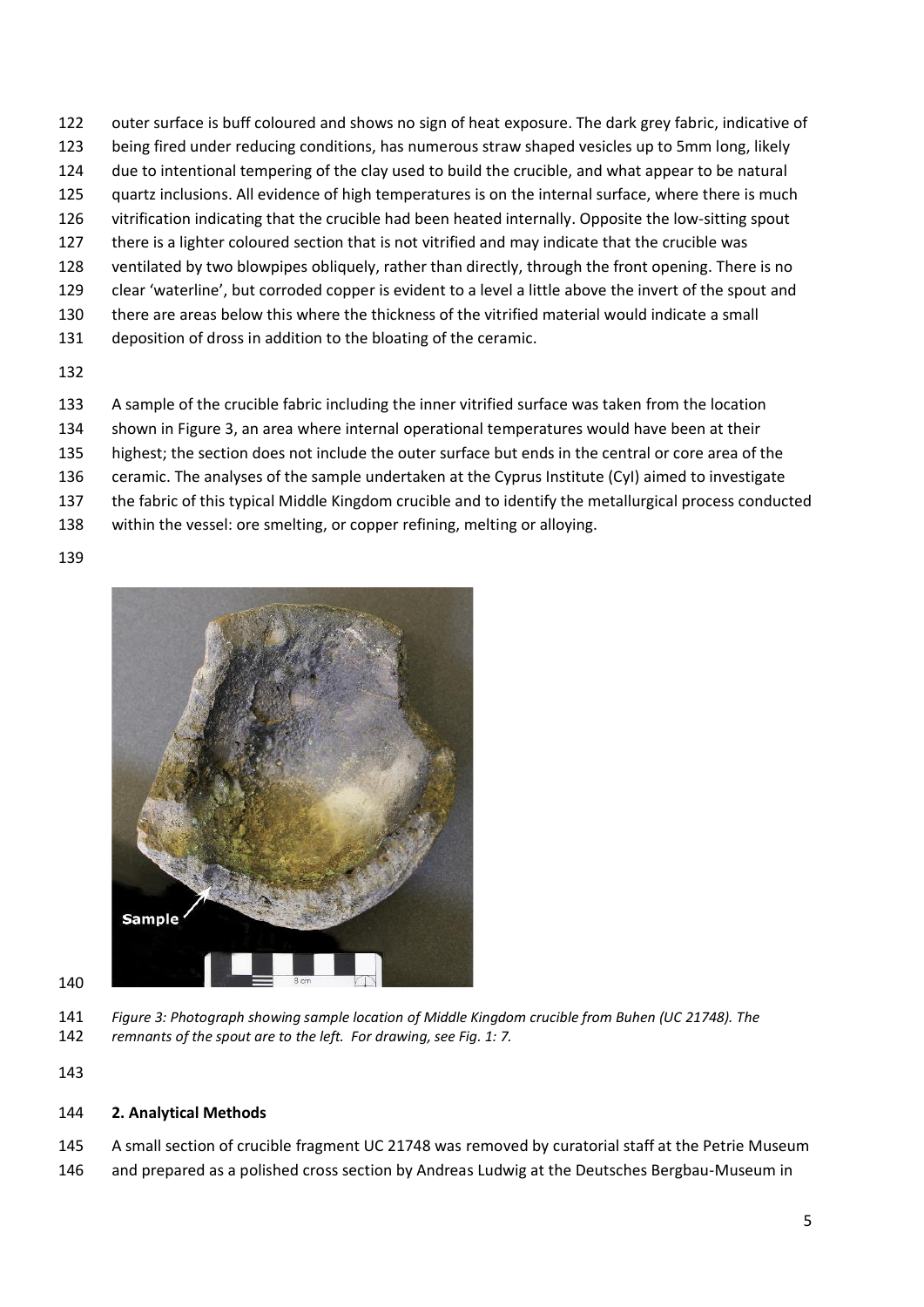- Bochum before being sent to CyI for analysis. In order to provide an ideal flat surface even in
- materials with different hardnesses, such as quartz-containing low-fired or porous ceramics, the
- polishing step at the DBM includes lapping the mounted block on a lead-based plate, which results in
- widespread contamination of porous samples with metallic lead particles trapped in pores and
- cracks.
- 

 The crucible section was first studied in reflected light using a Zeiss Axio Imager optical microscope and images collected with the Zeiss Zen 2 Core software. SEM-EDS analysis was performed with a Zeiss EVO 15 SEM equipped with an Oxford Instruments Ultim Max Energy-Dispersive Spectrometer 156 with a 65 SDD detector. EDS analysis was carried out in high vacuum, at 20 kV, 1 nA, with a 30 µm aperture and at 8.5 mm WD. During the quantification process, the Aztec software was set to ignore lead for all analysis points due to the known contamination of the sample with this element from the sample preparation procedure. Bulk EDS analyses were performed over areas with average dimensions of 100 µmx100 µm; as many area analyses as possible were collected in the different zones of the crucible, resulting in 5 to 10 analyses per zone. The size of the areas and their quantity was in part determined by the lead contamination, as care was taken to avoid analyzing areas with

visible high lead concentrations.

The detection limit for the system is lower than approximately 0.5 wt% for most of the oxides

- analyzed; when concentrations are above this threshold, the analytical results have an error margin
- lower than 10% (and in most cases lower than 5%). For concentrations ranging between 0.5 wt% and
- 0.1wt% the results are increasingly less reliable as concentrations decrease. The precision is equally
- high, with coefficient of variation generally below 5% for oxides with concentrations above 0.5wt%.
- 

# **3. Results**

Microscopic examination of the crucible section identified four distinct zones. The majority of the

- section consists of the normal fired ceramic body, from the core towards the outer edge of the
- crucible, with occasional quartz grains and small iron oxide inclusions, and evidence of chaff temper
- throughout (Figure 4a). The major components are silica and alumina, with iron oxide and lime
- [\(Table 1\)](#page-6-0). Above this zone, towards the interior surface of the crucible, there is a bloated layer of heavily vitrified ceramic with large porosity, followed by a thinner, dense zone of completely fused
- ceramic fabric.
- The composition of this fused inner layer is fairly similar to the rest of the ceramic, with an increased
- lime content likely due to the fuel ash from the charcoal. This lime acts as a flux for the ceramic and
- leads to the observed fused appearance in the high-temperature region. This sequential texture
- seen in the crucible is typical for internally heated vessels, and the composition of the ceramic is
- consistent with published compositions of Nile siliceous ceramics (Hope et al., 1981; Schoer and
- Rehren, 2007).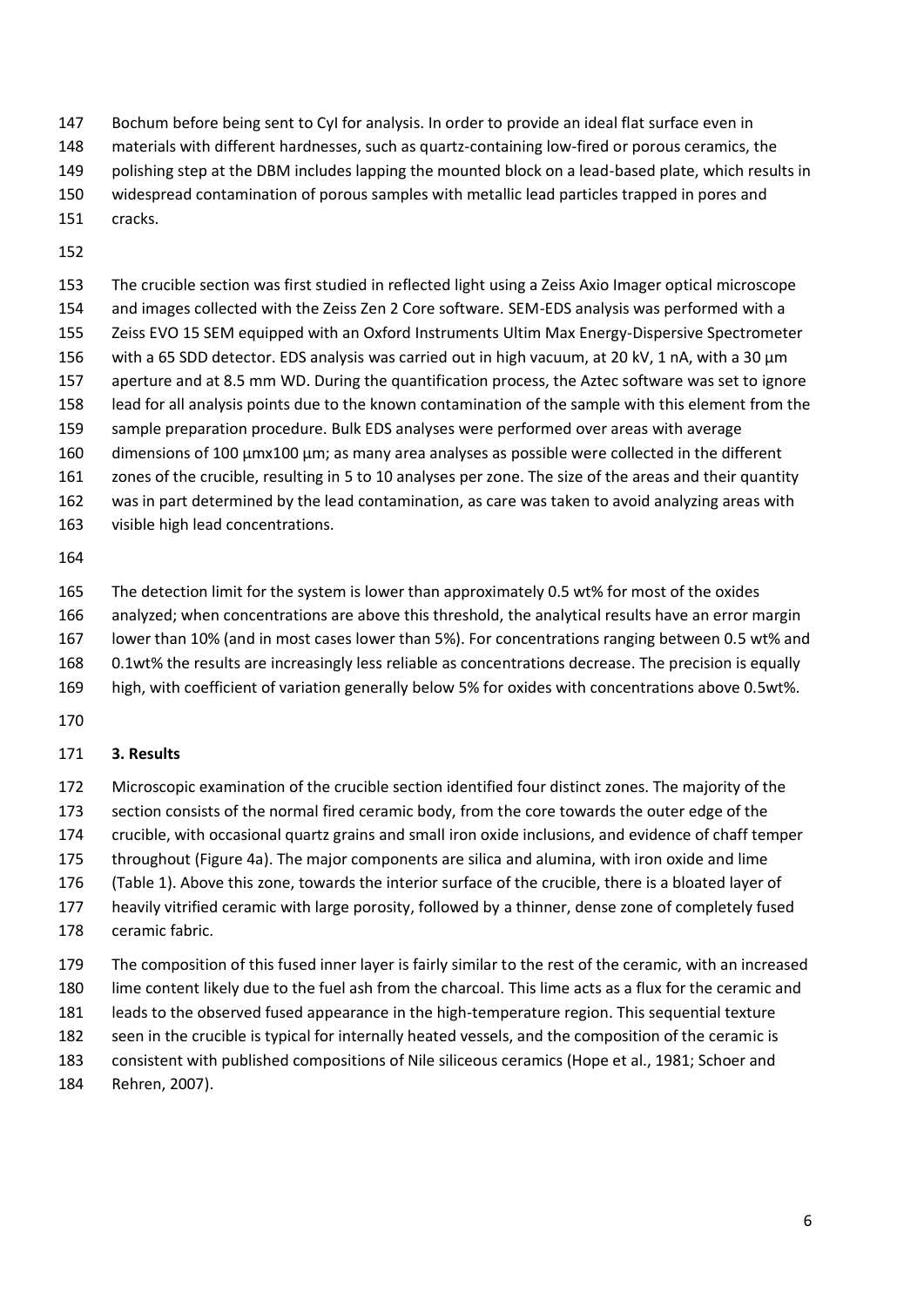

 *Figure 4a: Polished thin section of the sample, showing the bloated region near the inside surface (upper part) and the central part of the ceramic with numerous chaff temper voids (lower half); the outer surface is not included in the sample. Height of section is 1 cm. Figure 4b: Detail of the upper left part of the polished block*  sample, showing the slag-rich inner surface layer (light grey, top), the bloated section with large porosity *(central part of image) and the less altered ceramic with porosity from organic temper and normal vitrification in the lower part of the image. Montage of separate OM images. The area shown represents about half of the total thickness of the sample. The black frames show areas of Fig. 5 (left) and Fig. 6 (right), respectively. Sample UC 21748, width of picture c 5 mm.*

<span id="page-6-0"></span> *Table 1: Oxide wt% bulk composition of ceramic and slag layer. SEM-EDS area analyses, data normalized to 100 wt% to compensate for porosity. nd = not detected, i.e. present below c 0.1 wt%.*

|                  | Na <sub>2</sub> O | <b>MgO</b> | $Al_2O_3$ | SiO <sub>2</sub> | $P_2O_5$ | SO <sub>3</sub> | CI. |     | $K_2O$ CaO | TiO <sub>2</sub> | FeO  | CoO | <b>NiO</b> | CuO | As <sub>2</sub> |
|------------------|-------------------|------------|-----------|------------------|----------|-----------------|-----|-----|------------|------------------|------|-----|------------|-----|-----------------|
| Ceramic<br>Body  | 1.3               | 2.6        | 17.4      | 56.3             | 0.9      | 0.1             | 0.4 | 2.7 | 4.7        | 2.3              | 11.4 | nd  | nd         | nd  | nd              |
| Ceramic<br>Fused | 1.5               | 3.2        | 17.2      | 56.5             | 0.7      | nd              | 0.1 | 2.6 | 6.9        | 1.5              | 9.8  | nd  | nd         | nd  | nd              |
| Crucible<br>Slag | 0.5               | 2.1        | 6.7       | 30.0             | 0.7      | nd              | 0.2 | 0.7 | 9.4        | 0.9              | 43.6 | 0.8 | 0.2        | 3.8 | 0.3             |

| 199 | On the interior surface of the crucible there is a thin layer ( $\degree$ 100-300 $\mu$ m thick) of crucible slag |
|-----|-------------------------------------------------------------------------------------------------------------------|
| 200 | covering the bloated ceramic zone (Fig. 4b), formed from a combination of molten ceramic fluxed                   |
| 201 | with fuel ash, and remains of the charge. This thin slag layer consists of iron oxide crystals and                |
| 202 | metallic prills in a glassy siliceous matrix (Figure 5). Bulk compositional analyses of this layer shows it       |
| 203 | to be dominated by iron oxide with silica as the next prominent oxide, and several weight percent                 |
| 204 | lime, alumina, copper oxide and magnesia (Table 1). The bulk analyses of the slag layer avoided the               |
| 205 | largest copper prills as well as any visible porosity (to avoid any trapped contaminant lead). The                |
| 206 | crystal phases in the slag layer include silicates (pyroxenes and fayalite), spinels (magnetite and               |
| 207 | hercynite), and delafossite (found only along the surface of the slag layer).                                     |
|     |                                                                                                                   |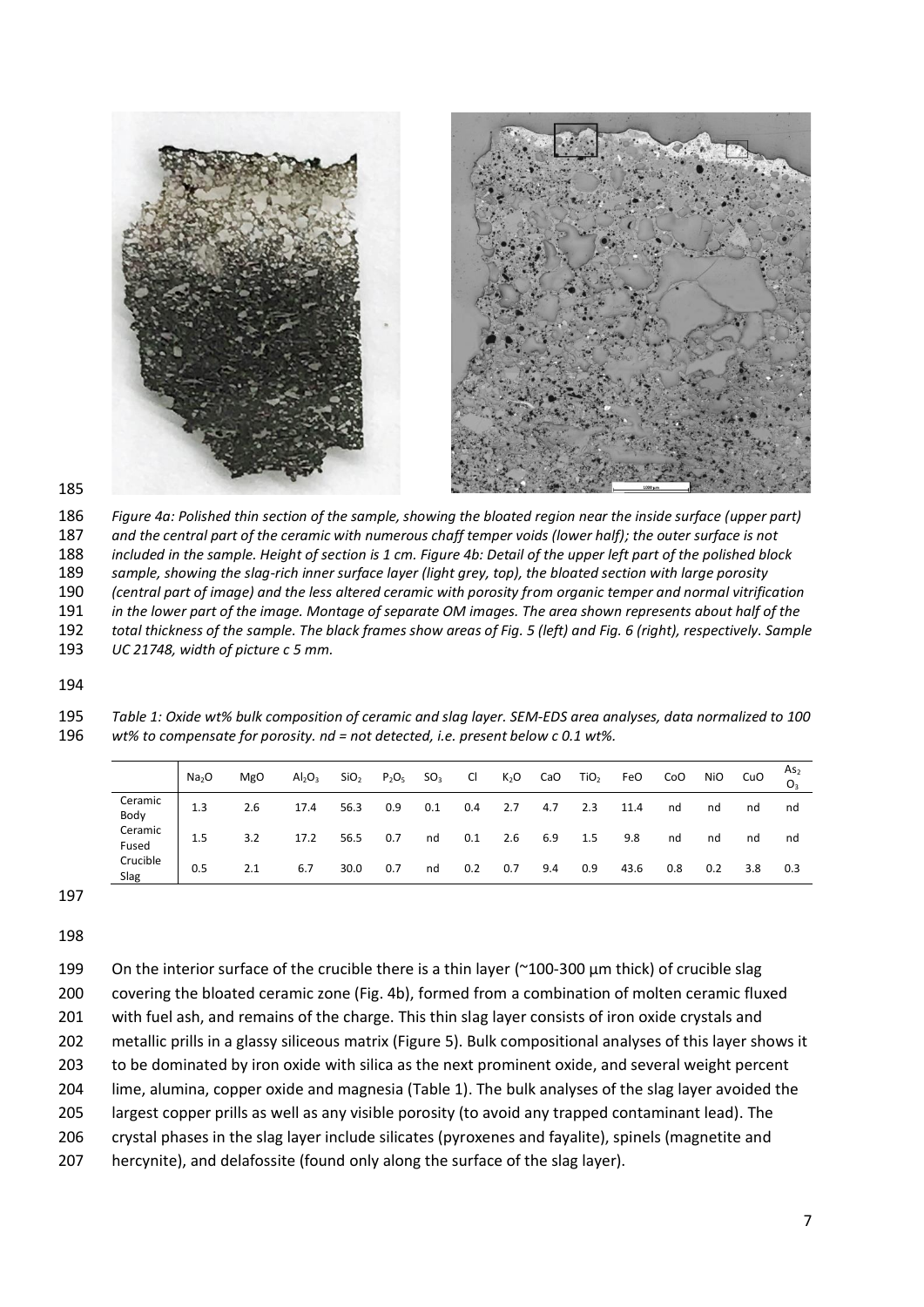

 *Figure 5: Plane polarized reflected light image of fused ceramic fabric with crucible slag layer (top), showing copper prills (bright yellow, left), free iron oxides (mid-grey crystals) and fayalite in a glassy matrix (darker grey* 

*shades). Green areas are porosity in the bloated ceramic filled with secondary copper corrosion products.*

 To estimate the enrichment of oxides in the slag compared to the ceramics, the ratios of silica, lime and iron oxide to alumina were calculated (Table 2), assuming that the only source for alumina is in the ceramic contribution to the slag formation. In contrast, silica, lime and iron oxide in the slag can all come partly from the molten ceramic, but also from the crucible charge. The massive increase of 218 iron oxide in the slag compared to the ceramic is obvious; accordingly, the silica content in the slag 219 appears much lower than in the ceramic. The ratios, however, show that the slag layer is in fact enriched in all three components, including silica, when compared to the ceramic fabric, with the apparent decrease of silica due to the 'dilution' of ceramic material through the addition of large 222 quantities of iron oxide. Relative to the original alumina content, however, silica is still enriched by about 40% of its initial content, indicating that there was also silica in the crucible charge. 

 *Table 2: Ratios of oxides for slag and ceramic. Note the increase in the slag in all three oxides relative to alumina, with iron oxide increasing ten-fold, lime five-fold, and silica by more than 1/3 of the original content.*

|               |     | $\vert$ SiO <sub>2</sub> /Al <sub>2</sub> O <sub>3</sub> CaO/Al <sub>2</sub> O <sub>3</sub> FeO/Al <sub>2</sub> O <sub>3</sub> |      |
|---------------|-----|--------------------------------------------------------------------------------------------------------------------------------|------|
| Ceramic Body  | 3.2 | 0.27                                                                                                                           | 0.65 |
| Crucible Slag | 4.5 | 14                                                                                                                             | 6.5  |

The slag layer also contains several copper prills embedded in the glassy matrix ranging in size from a

229 few microns to the largest having a diameter of 60  $\mu$ m (Figure 6).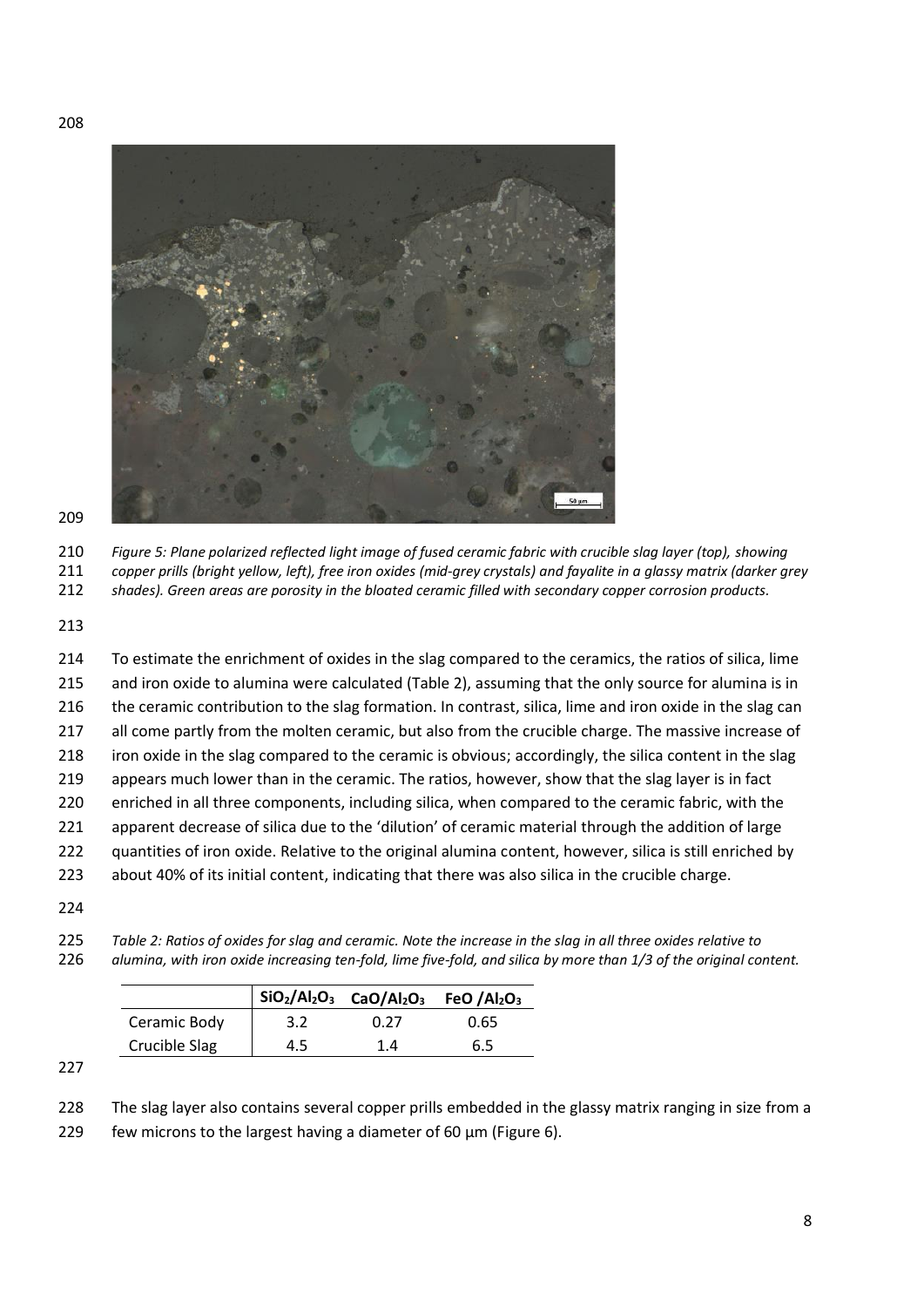

 *Figure 6: BSE image of slag layer, showing large copper prill (bright, 60 µm diameter) surrounded by iron oxide phases (mostly hercynitic magnetite; only the thin layer at the surface is composed of delafossite). The light grey phases visible in and next to the copper prill were identified as a copper-chlorine corrosion product, also visible in the green areas in Figure 5.*

 Approximately 30 prills in the slag layer were analyzed. All are composed predominantly of copper, with an average composition including several weight percent each of iron, nickel and arsenic, suggesting a Cu-Fe-As-Ni quaternary alloy (Table 3). There is significant variability in the metal content of individual prills, but even the lowest levels of the alloying elements rarely go below 1 wt%. Particularly remarkable is the high level of arsenic which covers a range from 2-22 wt%, averaging at more than 10 wt%. No lead content was detected in these metallic prills, nor in the surrounding vitrified ceramic, indicating no lead in the alloy. Thus, the expected original lead content in the rest of the crucible would also be correspondingly low.

*Table 3: Element wt% of copper prills in slag layer, from 33 individual prills. Data is normalized to 100wt%*

|         | Fe  | Ni   | Cu   | As   |
|---------|-----|------|------|------|
| Average | 3.8 | 3.3  | 81.9 | 11.0 |
| Min     | 0.7 | 0.7  | 63.9 | 2.6  |
| Max     | 7.1 | 10.5 | 95.0 | 22 A |

### **4. Discussion**

Optical microscopy and SEM-EDS analyses were used to study the texture of the slag, to identify the

phases present, and their spatial associations, in order to allow us to assess the metallurgical

function of this crucible. The main research question was whether the crucible was used to smelt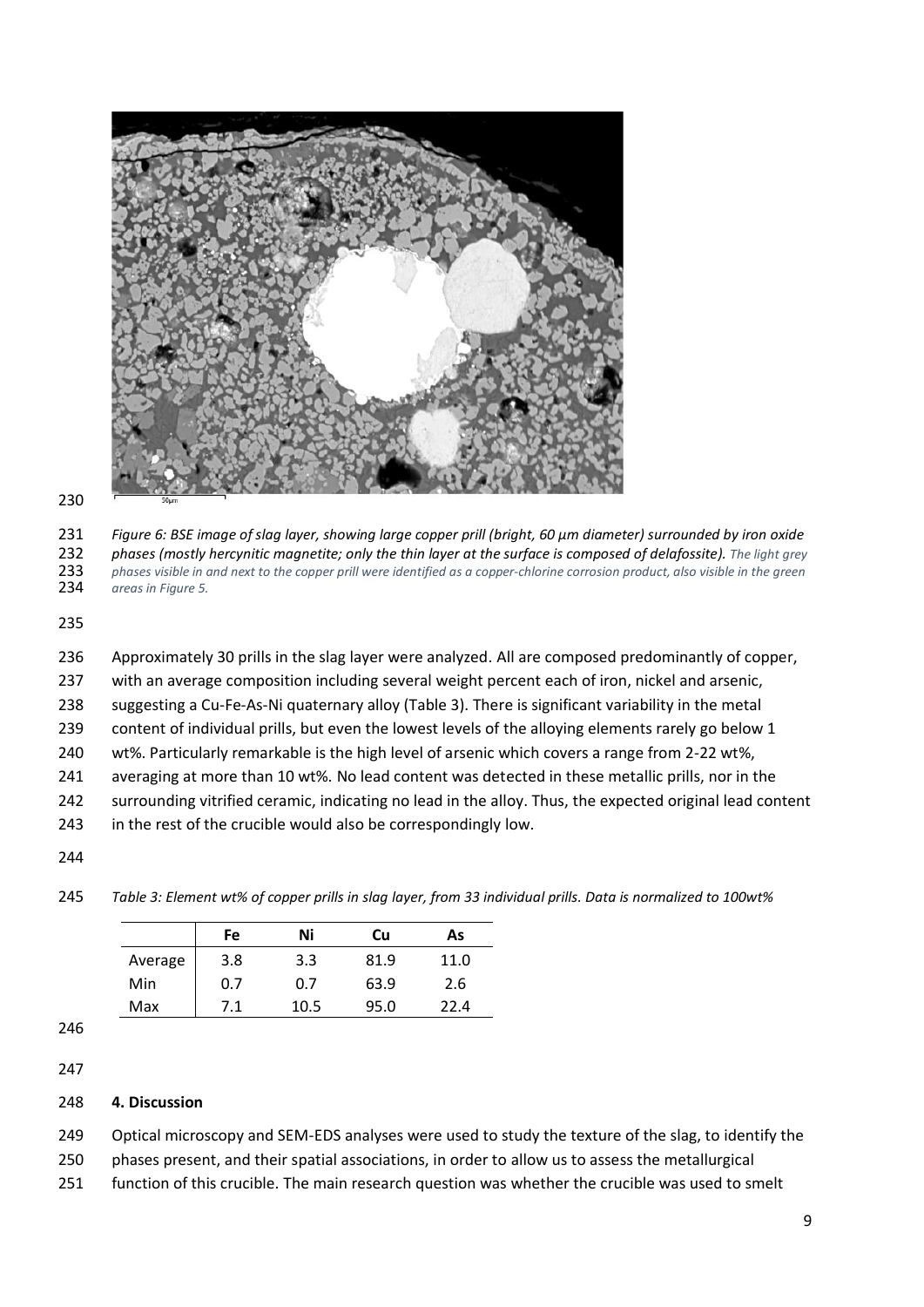- copper ore to extract copper metal, or whether it was used to refine pre-existing copper metal, or to
- simply melt copper or a copper alloy for casting. The data collected suggests that this crucible was
- used for the former, the smelting of copper ores under partially reducing conditions; however, other
- interpretations are also feasible.
- 

## **4.1 Smelting?**

 The first indicator for a smelting process is the compositional difference between the ceramic fabric and the slag layer, particularly the increased contents in iron oxide, lime and silica (Tables 1, 2). This difference can only be attributed to the presence of materials associated with the crucible charge 261 other than copper metal, i.e. should come from the ore, intentionally added flux, or the fuel ash. Of 262 the three oxides found to be increased relative to the alumina from the ceramic it is primarily the 263 silica which most strongly suggests that the crucible was used for smelting. It is noteworthy that a piece of malachite found at the Old Kingdom town of Buhen was previously analyzed and found to contain significant quartz (El Gayar and Jones, 1989a) with low iron content (El Gayar and Jones, 1989b). Another possible source for silica is fuel ash, particularly if straw or similar silica-rich agricultural waste was used as fuel; unfortunately, distinguishing between ore-derived and ash-

- derived silica is difficult to do on its own.
- The high amounts of iron oxides in the slag layer (over 40 wt% in the bulk composition, as opposed to just over 11 wt% in the ceramic) could either stem from added flux, as proposed by El Gayar and Jones (1989a, b) as a necessity to smelt the quartz-rich malachite ore, or could originate from a self- fluxing malachite ore naturally rich in iron hydroxide, as known from Timna and Feinan (Hauptmann 2007) and elsewhere (e.g., in Chalcolithic Bulgaria, Rehren et al. 2016); both scenarios would be indicative of a smelting process. Alternatively, it could be the result of an intentional or accidental refining of 'raw' copper metal during remelting, selectively burning out the small but still significant quantities of iron metal typically present within freshly-smelted copper (Craddock 2000: 154). It is unlikely, however, to have formed during the simple remelting of previously worked or alloyed copper, since such metal would not normally have an elevated iron content to produce an iron-rich crucible slag. The identity of the newly-formed phases in the slag further indicate reducing conditions consistent with copper smelting; the fayalite crystals are blocky and equi-axial, suggesting 281 a slow cooling of the melt. While phases such as magnetite and delafossite are usually associated with the more oxidizing conditions prevalent during melting processes, they have been found in early copper smelting slags (Müller et al., 2004). Particularly magnetite is the dominant iron oxide phase in copper-reducing conditions (Hauptmann, 2007). The location of the more oxidized delafossite along the outer surface of the slag (facing the interior space of the crucible) indicates a 286 slightly more oxidizing environment on the surface of the slag towards the end of the process when the slag layer was exposed to ambient air, immediately freezing as well as oxidizing superficially. Overall, it is very likely that the smelting environment inside the crucible was not at equilibrium 289 throughout the entire working volume, and there were areas of differing conditions based on thermal gradients, amount of reducing agent and other factors (Rademakers and Rehren 2016; Rademakers et al. 2018 Gordion).
- The significant content of iron and arsenic in the metallic prills further indicates a smelting process under reducing conditions, when these elements are quite soluble in molten copper and thus would easily become incorporated in the copper. Under more oxidizing conditions, at least some of the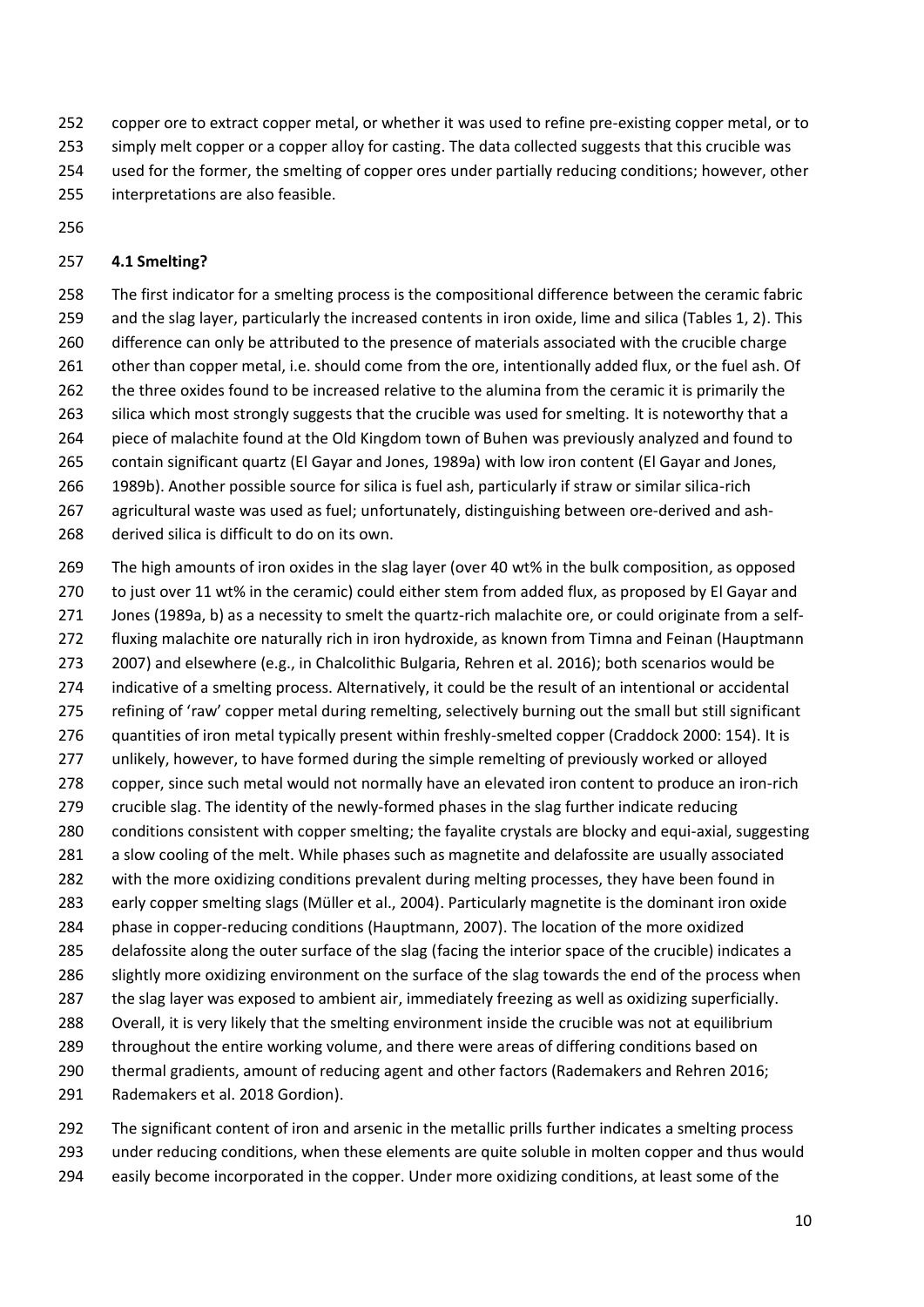arsenic and iron could be expected to be oxidized and to 'burn out' of the copper, leading to

- textures where magnetite 'skins' surround arsenical copper prills, such as those seen in Iron Age
- copper slag in Arabia (Liu et al. 2015: Fig. 5). There is significant variability in the arsenic content of
- the prills, from 2 wt% up to 22 wt%, but no prill was found without arsenic. This variability is a
- 299 common feature of prill compositions, and likely due to local heterogeneity of the charge. The
- absence of any cuprite in the slag layer further confirms the reducing conditions of the process.

 An important consideration when discussing the nature of the metallurgical operation carried out in this crucible concerns the rather limited amount of slag present, both in the section examined, and more broadly in the crucible overall. If indeed this crucible served for copper smelting from ore, then this would have been a very pure ore, resulting in a very small amount of slag relative to the presumably much larger amount of copper produced. The uncertainty of the *modus operandi* of the crucible makes it impossible to reliably determine the 'effective volume' of liquid copper that this vessel could have held. In an upright position the crucible will retian about 80 ml of liquid. It it was tilted backward 45 degrees, this may be increased to 150 ml. However, it is unlikely that the crucible was tilted as this would hinder ventilation with blowpipes; in any case, if more volume was required the crucible would have been made with a deeper bowl. The weight of liquid copper was therefore about 0.6 to 0.7 kg, before overflowing. This, of course, is the maximum possible amount the crucible could have held, and does not imply that it actually would have been completely filled; however, even half of this volume would still have required two orders of magnitude more ore than the amount of slag preserved in the vessel, estimated to be probably less than ten grams (see Figs. 3 and 4, above). The ore would therefore have to be 99% malachite and similar minerals leading to a virtually 'slag-less' smelting; a far cry from the Old Kingdom ore sample analysed by El Gayar and Jones (1989a) which contained 45% quartz.

 The small amount of slag present in the crucible therefore points against an interpretation as smelting slag; instead, it could represent the residue left behind from a re-melting operation of pre- existing metal or alloy. In this scenario, the increased silica content in the slag could be explained as 321 having derived from the fuel ash, which can reach silica concentrations of tens of percent (e.g., Pierce et al. 1998; Monti et al. 2008), while the increased iron oxide content could originate from the partial oxidation of the iron content in the metal charge. Assuming a metal charge of 500 g based on the volume estimate given above, and the measured average iron content in the prills of 3.8 wt%, 325 indicates that the charge would have included nearly 20 g of metallic iron; only a small proportion of this would have been needed to provide all the iron oxide for 5 g of iron-rich slag. Rademakers and Rehren (2016) and Rademakers et al. (2018) discuss in much detail the information potential and the very significant limitations particularly of crucible analyses based on single samples; these limitations prevent us from an unequivocal interpretation of the evidence in hand.

# **4.2 The arsenic content**

The presence of such high arsenic concentrations in the copper prills was unexpected and does not

match the composition of the malachite or metal reported from the earlier layers of the site (El

- Gayar and Jones 1989a, b but note that they did not report data for arsenic). Arsenical copper is
- common in Middle Kingdom artefacts from Egypt, but these contain rarely, if ever, elevated nickel
- concentrations reaching the level observed here. On the other hand, artefacts with elevated nickel
- and arsenic contents in copper are well-known from the Middle East (Pernicka 1990: 88), where this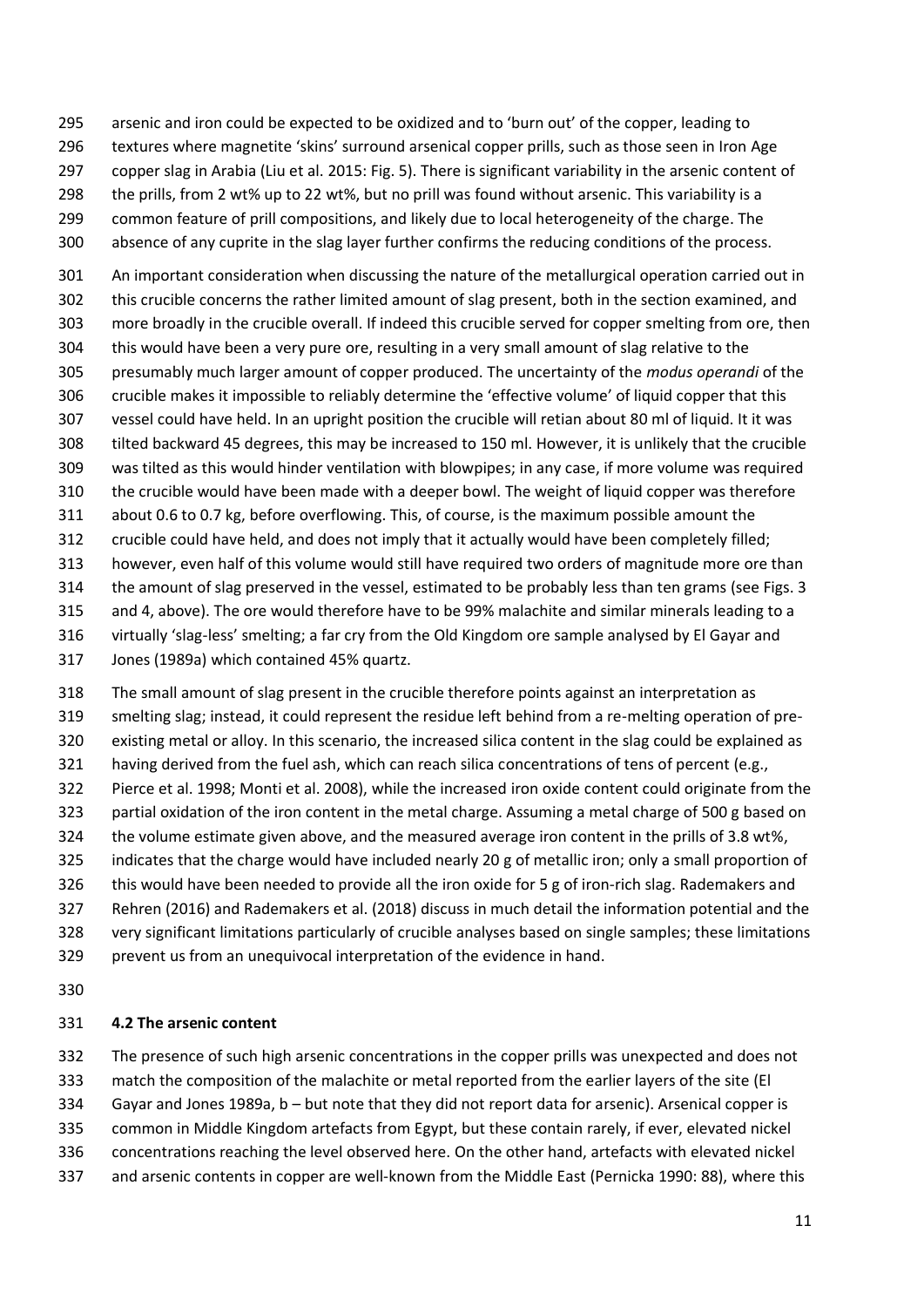particular composition occurs from Maadi in lower Egypt to Anatolia and the lower Euphrates. Such an arsenic-nickel alloy is not, however, known from artefacts in Egypt south of Cairo, making this observation highly unusual. Both arsenic and nickel could have entered the metal either as part of the original copper ore, as all three elements often occur together, or as an intentionally added artificial material known as speiss, an iron arsenide which can also include nickel, and which has been systematically produced and widely traded across the Middle East from at least the Early Bronze Age onward (Rehren et al. 2012). However, at this stage of our research and with a single sample analysed from one of only two extant crucibles from Buhen, it is impossible to pursue this further. Significantly, the addition of speiss would add iron as well as arsenic to the alloy, with the iron likely to be oxidized during the process while the arsenic remains predominantly in the copper, at least under sufficiently reducing conditions. Thus, the occurrence of large amounts of free iron oxide in the crucible slag next to arsenical copper prills would be consistent with the addition of speiss as an alloying material to metallic copper. However, the amount of iron that would have been added to the charge as speiss exceeds by far the amount present in the thin slag film coating the inside of the crucible, even allowing for the still-substantial iron content of the metal prills. As in the previous alternative scenario (see above), the increased amounts of silica observed in the slag would

most likely derive from the fuel ash.

### 

### **4.3 Smelting crucible**

 The balance of the argument makes us believe that the crucible served to smelt arsenical copper from a very pure ore, raising the question of the type of ore smelted. The identity of the ore smelted in UC 21748 is unknown, but based on the total absence of any sulfidic phase (i.e. matte) in the slag coupled with previous archaeological evidence for ores found at Buhen (El Gayar and Jones, 1989a), we suggest it was a copper carbonate, likely malachite, intergrown with any of the secondary nickel arsenic minerals such as annabergite or olivenite. The malachite ore found at the Old Kingdom town of Buhen had nearly 0.2wt% of gold, which makes it quite chemically distinct. During smelting the gold would be incorporated into the copper metal, and since no gold content was found in any of the metallic prills in our Middle Kingdom crucible, it indicates that in later periods malachite ores with different chemical signatures were used. The slag has a significant cobalt content (almost 1wt%), which most likely was introduced as part of the charge (associated with the nickel-bearing copper ore). The combination of iron, cobalt and nickel could be related to the geological provenience of the smelted ore, and a copper source with similar elemental profile has been identified based on work done at Pi-Ramesse (Rademakers et al., 2018a). Since only one arsenic-rich copper ore source is known in Egypt (Rademakers et al., 2018b), the co-smelting of intentionally mixed arsenic- and copper minerals remains a valid possibility, too.

### **Conclusions**

375 On balance, the crucible was likely used for smelting a complex secondary copper ore, with

significant amounts of arsenic, nickel and some cobalt minerals, and an excess of iron oxide relative

- to the silica / quartz content of the ore; the overall rather small amount of slag preserved in the
- crucible indicates that the ore would have been rather pure, with little slag-forming gangue.
- Alternatively, the crucible could have been used for alloying copper with nickeliferous iron-rich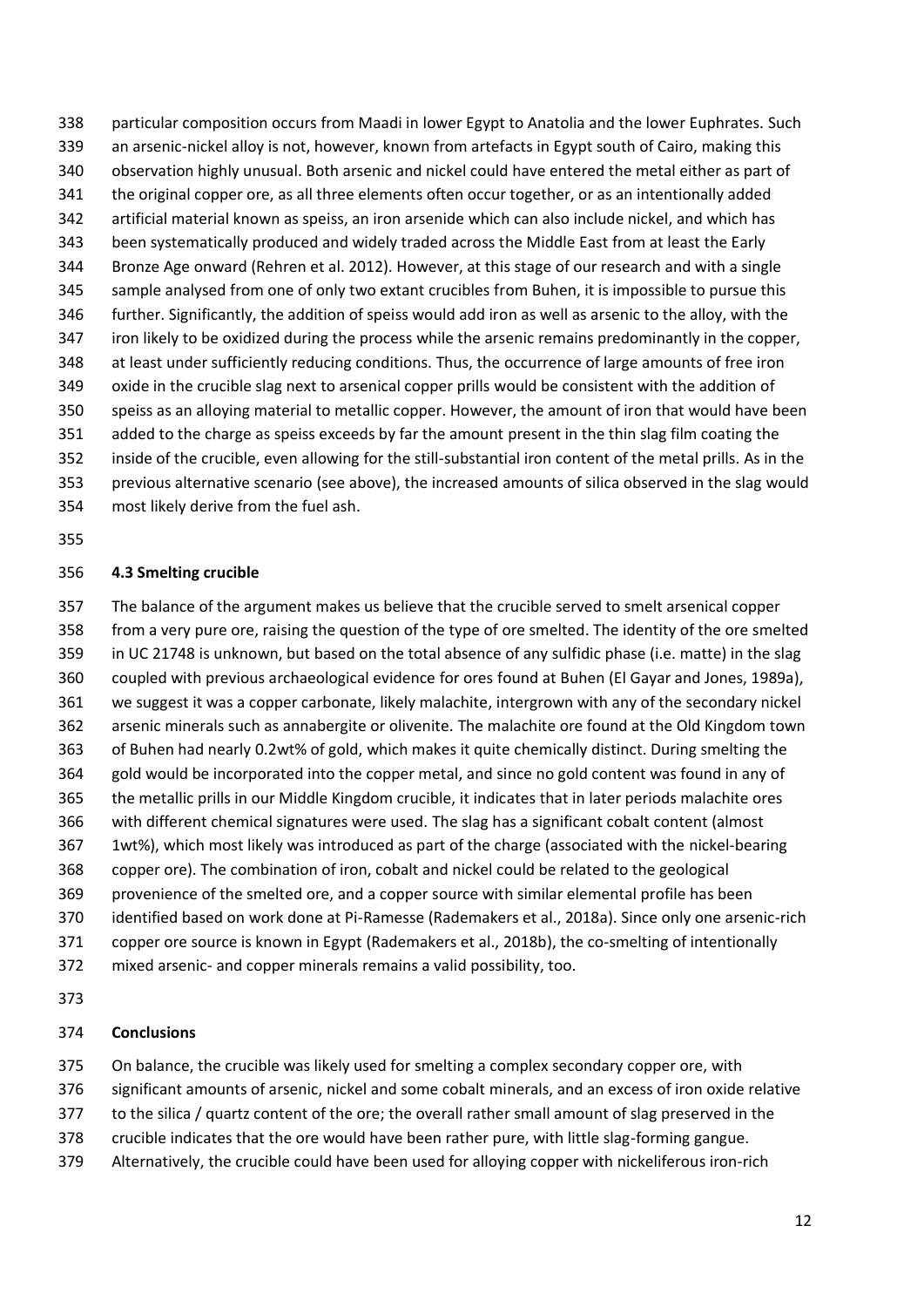- speiss as an arsenic source, but based on the large quantity of iron that would have come with the arsenic as part of the speiss this would have led to the formation of a much larger amount of iron oxide and crucible slag. Similarly, the refining of raw copper to reduce its iron content would not increase the silica content in the crucible slag, nor is it consistent with the reducing conditions indicated by the presence of fayalite and the absence of any copper oxide. However, the increase of silica in the slag could have come from the fuel used within the crucible, while the strongly reducing conditions seen here may not necessarily be representative of the conditions in the crucible at large. In fact, the overall very limited amount of slag present here could be seen as an indication for refining of raw copper, and only further analyses on more and different samples from a range of such vessels might be able to resolve this question. In any case, the results presented have shown again the potential of such minimally-invasive research to generate new and unexpected information, and the unique composition of the metal in the crucible should serve as a motivation for further research on the material from MK Buhen. A first step could be done by hhXRF for initial non-invasive analyses to test for presence of similar compositions in finds potentially related to the crucible UC 21748, and of similar analyses on other such crucibles elsewhere.
- Aside from the possible smelting role of the crucible from Buhen within the specific setting of the MK fortress, the conclusion that this type of crucible could have been used for smelting has further implications for trade, because they have not often been found adjacent to copper mines. It is normally assumed that after the Chalcolithic, copper was predominantly traded as a metal, but it may also have been traded as a mineral, at least on a small scale. This technological interpretation needs to be considered when discussing Buhen style crucibles elsewhere at places such as Wadi Serâbît el-Khâdim and Ayn Soukhna. Finally, it needs to be recognised that there is no reason why such crucibles could not have also been used for melting, refining, alloying and casting of copper, but it would appear that at MK Buhen, small-scale copper smelting was carried out in a crucible.
- 

## **Acknowledgements**

- The UCL Petrie Museum of Egyptian Archaeology is gratefully acknowledged for facilitating the study
- of the crucible collection and for allowing a sample to be taken from the Buhen crucible fragment,
- and the Conservation Department of the UCL Institute of Archaeology for taking the sample.
- Frederik Rademakers generously offered suggestions based on his experience with material from elsewhere in Egypt. Andreas Ludwig at the Deutsches Bergbau-Museum in Bochum is thanked for
- 
- preparing the polished sections. Anonymous peer review comments further helped us to strengthen
- the argument; any remaining shortcomings are ours.
- 

## **Bibliography**

- Abdl El-Raziq, M., Castel, G., Tallet, P. Fluzin, Ph. 2011. '*Ayn Soukhna II: les ateliers métallurgiques du Moyen Empire*. FIFAO 66, Cairo.
- Arnold, D., Bourriau, J., Nordström, H.-Å., 1993. *An introduction to Ancient Egyptian pottery*. Von
- Zabern, Mainz am Rhein.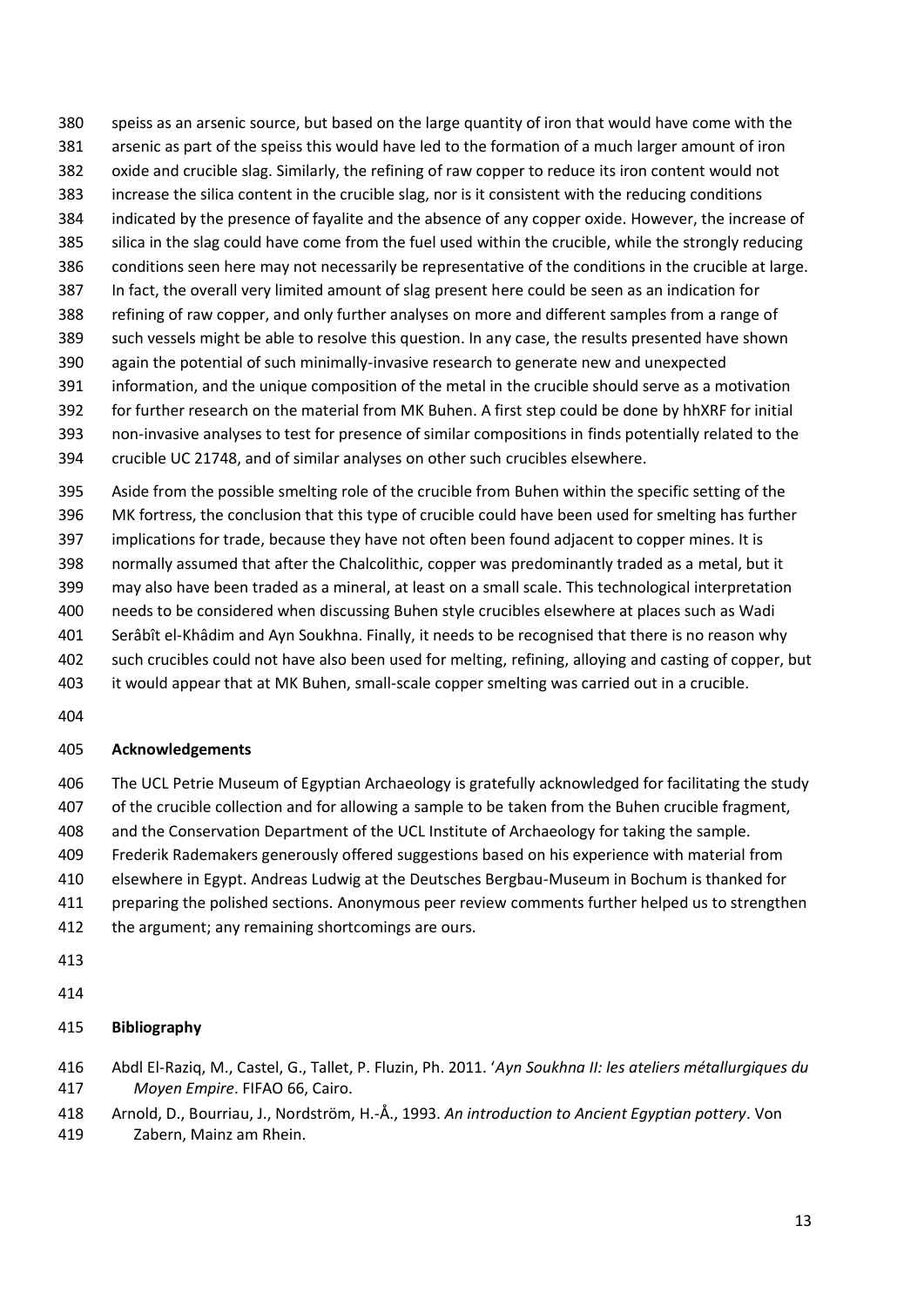- Bayley, J. and Rehren, Th. 2007. Towards a functional and typological classification of crucibles. In: S. LaNiece, D. Hook and P.T. Craddock (Eds) *Metals and Mines – Studies in Archaeometallurgy*, 46– 55.
- Claes, W., Davey, Chr.J., Hendrickx, S., 2019. An Early Dynastic Crucible from the Settlement of Elkab (Upper Egypt). *Journal of Egyptian Archaeology* 105, 29–42.
- Craddock, P.T. 2000: From hearth to furnace: evidences for the earliest metal smelting technologies in the Eastern Mediterranean. *Paléorient* 26, 151–165.
- Davey, Chr.J. 1983. The Metal Workers' Tools from Tell edh Dhiba'i. *Bulletin of the Institute of Archaeology*, University of London, 20, 169–85.
- Davey, Chr.J. 2009. A metalworking servant statue from the Oriental Institute, University of Chicago. *Bulletin of the Australian Centre for Egyptology* 20, 37–46.
- Davey, Chr.J. 2012. Old Kingdom metallurgy in Memphite tomb images. In: L. Evans ed. *Ancient Memphis: Enduring is the Perfection*, Proceedings of the International Conference held at Macquarie University, Sydney, 14-15 August 2008, Peeters: Leuven, 85–108.
- Davey, Chr.J. 2018. Early Bronze Age refining of copper, in E. Ben-Yosef ed. *Mining for Ancient Copper: Essays in Memory of Professor Beno Rothenberg*, Tel Aviv: Institute of Archaeology of Tel Aviv University, 495–503.
- El Gayar, E.S., Jones, M.P., 1989a. A Possible Source of Copper Ore Fragments Found at the Old Kingdom Town of Buhen. *Journal of Egyptian Archaeology* 75, 31–40.
- El Gayar, E.S., Jones, M.P., 1989b. Old Kingdom copper smelting artifacts from Buhen in Upper Egypt. *Historical Metallurgy* 23, 16–24.
- Emery, W.B., 1963. Preliminary Report on the Excavation at Buhen. Kush 11, Egypt Exploration Society.
- Emery, W.B., Kirwan, L.P. 1935. *The Excavations and Survey between Wadi es-Sebua and Adindan 1929-1931*. Government Press, Cairo.
- Emery, W.B., Smith, H.S., Millard, A., 1979. The Fortress of Buhen: The Archaeological Report. Egypt Exploration Society, London.
- Giddy, L. 1987. *Egyptian Oases: Baḥariya, Dakhla, Farafra, and Kharga During Pharaonic Times*. Aris and Phillips.
- Hauptmann, A., 2007. *The Archaeometallurgy of Copper: Evidence from Faynan, Jordan*. Springer, Berlin.
- Hope, C.A., Blauer, M., Riederer, J., 1981. Recent analysis of 18th Dynasty pottery, in: Arnold, D. (Ed.), *Studien zur Altägyptischen Keramik*. von Zabern, 139–166.
- Liu Siran, Rehren, Th., Pernicka, E. and Hausleiter, A. 2015: Copper processing in the oases of northwest Arabia: technology, alloys and provenance. *Journal of Archaeological Science* 53, 492- 503.
- Monti, A., Di Virgilio, N. and Venturi, G. 2008. Mineral composition and ash content of six major energy crops. *Biomass and Bioenergy* 32, 216-223.
- Müller, R., Rehren, Th., Rovira, S., 2004. Almizaraque and the early copper metallurgy of Southeast Spain: New data. *Mitteilungen des Deutschen Archäologischen Instituts. Abteilung Madrid* 45, 33– 56.
- O'Connor, D. 2014. *The Old Kingdom Town of Buhen*. Egypt Exploration Society, London.
- Pernicka, E. 1990. Gewinnung und Verbreitung der Metalle in prähistorischer Zeit. *Jahrbuch des Römisch-Germanischen Zentralmuseums Mainz* 37, 21–129.
- Pierce, C., Adams, K. and Stewart, J.D. 1998. Determining the fuel constituents of ancient hearth ash via ICP-AES analysis. *Journal of Archaeological Science* 25, 493-503.